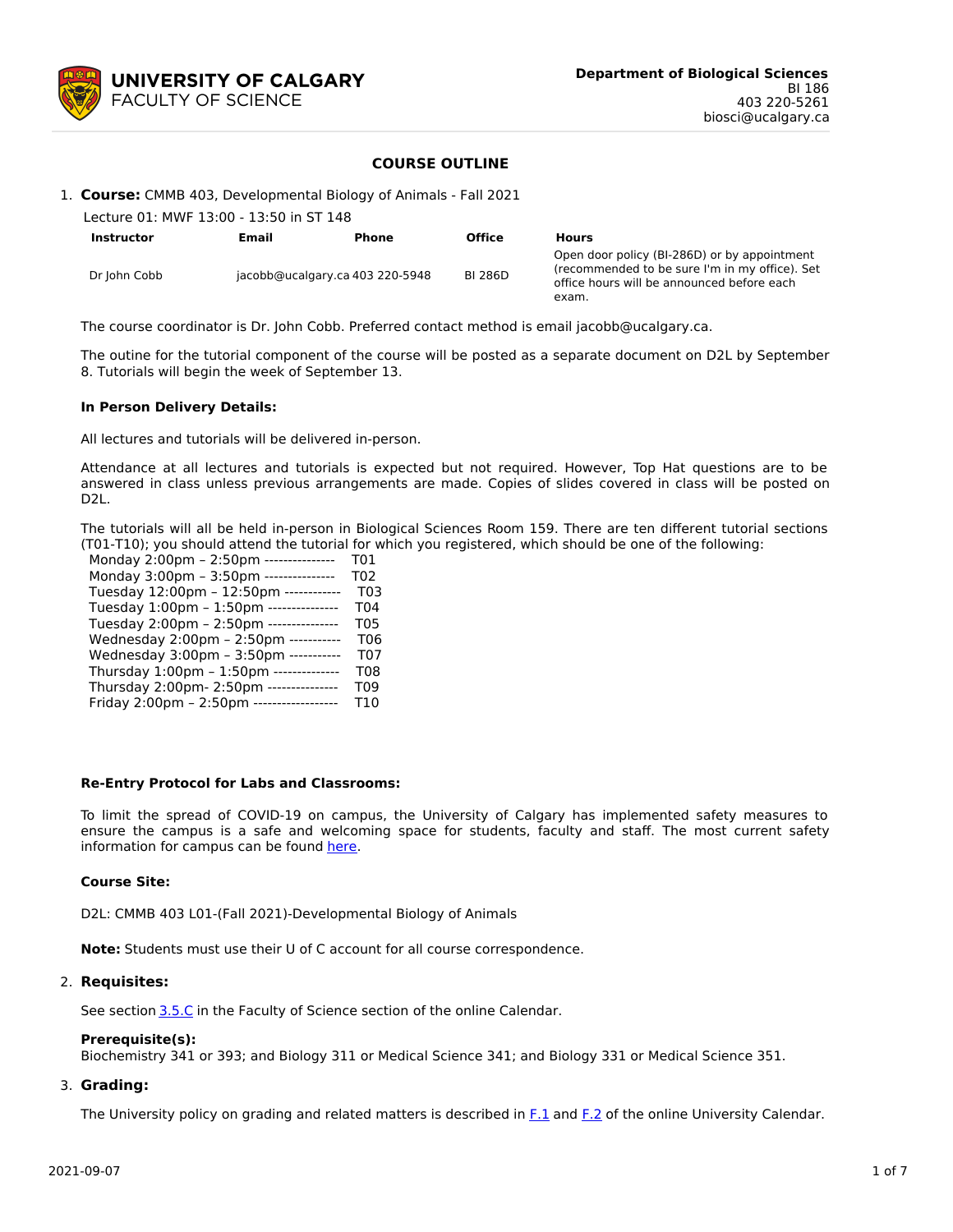In determining the overall grade in the course the following weights will be used:

| Component(s)                                            | Weighting <br>% | Date                                                                                     |  |
|---------------------------------------------------------|-----------------|------------------------------------------------------------------------------------------|--|
|                                                         |                 | Quiz #1: Week of October 25-29                                                           |  |
| Tutorial (2 guizzes (2 X 5%) and a<br>Iterm paper (15%) | 25%             | Quiz #2: Week of November 29- December 3                                                 |  |
|                                                         |                 | Term Paper due December 8                                                                |  |
| Top Hat Questions (participation)                       | 5%              | Most lectures will include one or more top hat<br>questions to be answered during class. |  |
| lMidterm Exam                                           | 35%             | October 18, 6-8 pm                                                                       |  |
| Final Exam                                              | 35%             | TBD                                                                                      |  |

Each piece of work (reports, assignments, quizzes, midterm exam(s) or final examination) submitted by the student will be assigned a grade. The student's grade for each component listed above will be combined with the indicated weights to produce an overall percentage for the course, which will be used to determine the course letter grade.

The conversion between a percentage grade and letter grade is as follows.

|                                | $\mathbf{r}$<br><u>л</u> | -    | А.<br>$\overline{\phantom{a}}$ |     |     | ъ.   |         |     | $\sim$ | -    |      |
|--------------------------------|--------------------------|------|--------------------------------|-----|-----|------|---------|-----|--------|------|------|
| <b>Minimum</b><br>। % Reauired | 95 %                     | 85 % | 82 %                           | 79% | 75% | 72 % | %<br>69 | 65% | 62%    | 59 % | 50 % |

This course will have a final exam that will be scheduled by the Registrar. The Final [Examination](https://www.ucalgary.ca/registrar/exams) Schedule will be published by the Registrar's Office approximately one month after the start of the term. The final exam for this course will be designed to be completed within 2 hours.

## **You must submit a term paper in order to receive a passing grade for the course.**

**Top Hat:** Top hat questions are intended to be answered during the in-person lectures unless previous arrangements were made at the beginning of the course.

**Rounding:** The grade cutoffs are precise; there will be no systematic rounding of marks (e.g. a 81.99 average is a B+). However, students whose overall average is within one point of a cutoff at the end of the course may be awarded a "bonus" up to a maximum of 1% of the total course average based on their performance on the total of all Top Hat questions from the course. The formula for calculating this bonus is: (Percentage of correct answers on Top Hat questions) X 0.01= bonus as a percentage. (For example a student answering 90% of all questions correctly would be eligible for a 0.9% bonus). This bonus will only be applied when it will change a student's letter grade for the course as a whole. Please do not request further rounding/curving beyond the bonus described.

The University of Calgary offers a [flexible](https://www.ucalgary.ca/pubs/calendar/current/f-1-3.html) grade option, Credit Granted (CG) to support student's breadth of learning and student wellness. Faculty units may have additional requirements or restrictions for the use of the CG grade at the faculty, degree or program level. To see the full list of Faculty of Science courses where CG is not eligible, please visit the following website: [https://science.ucalgary.ca/current-students/undergraduate/program](https://science.ucalgary.ca/current-students/undergraduate/program-advising/flexible-grading-option-cg-grade)advising/flexible-grading-option-cg-grade

# 4. **Missed Components Of Term Work:**

The university has suspended the requirement for students to provide evidence for absences. Please do not attend medical clinics for medical notes or Commissioners for Oaths for statutory declarations.

In the event that a student legitimately fails to submit any online assessment on time (e.g. due to illness etc...), please contact the course coordinator, or the course instructor if this course does not have a coordinator to arrange for a re-adjustment of a submission date. Absences not reported within 48 hours will not be accommodated. If an excused absence is approved, one possible arrangement is that the percentage weight of the legitimately missed assignment could also be pro-rated among the components of the course. This option is at the discretion of the coordinator and may not be a viable option based on the design of this course.

**Missed Lectures/tutorials:** To accommodate those students who have a valid reason for missing a lecture or tutorial, an audio recording of the missed component(s) will be provided upon request. The same accommodation will be made for those students who are approved to complete the course in an online format. In either case, the audio recording together with the posted slides of the lecture or tutorial will give the student access to all of the material covered in the lecture or tutorial. If the instructor has technical problems such that a recording was not successfully acquired, students will be given access to a video recording of the corresponding lecture from 2020.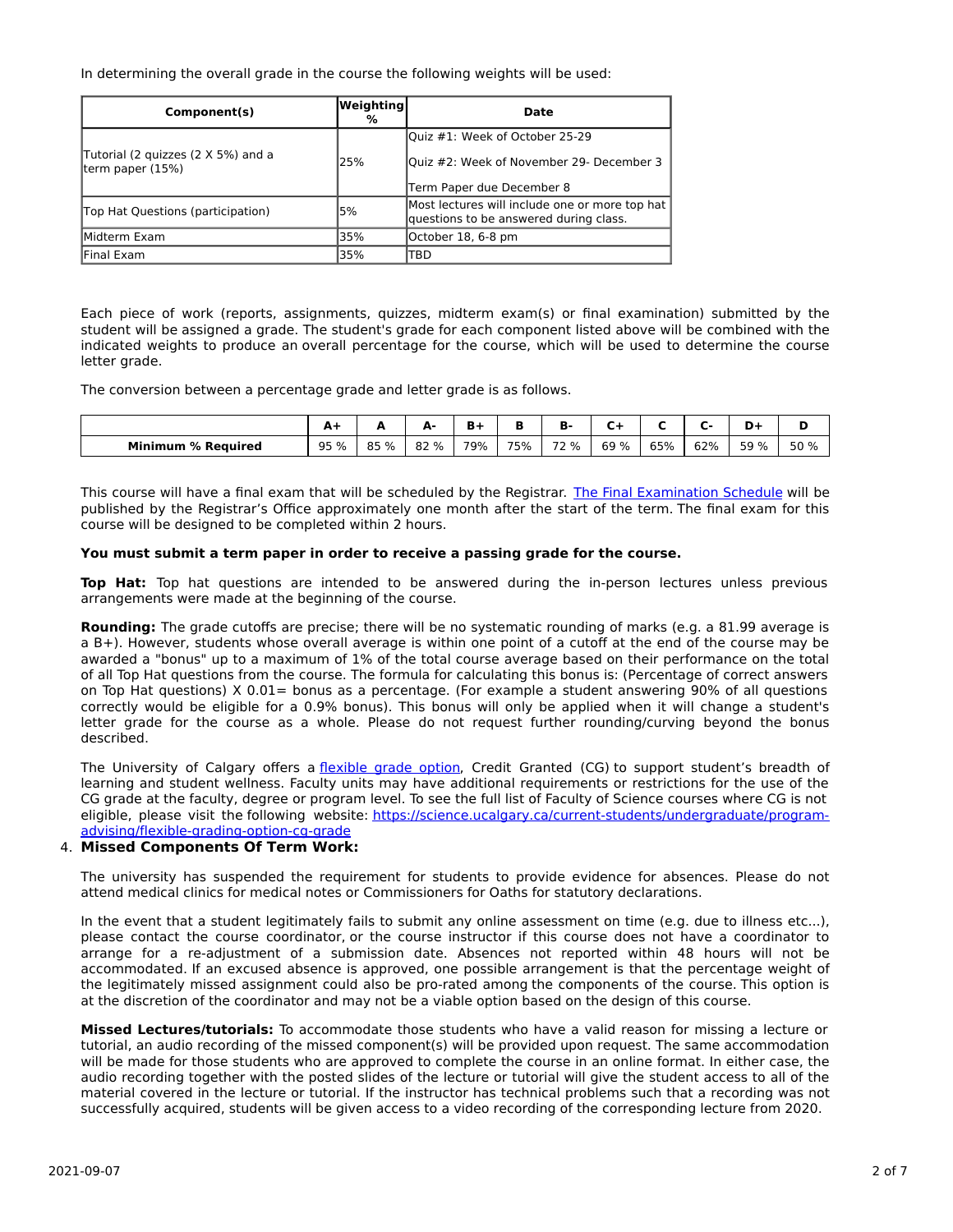**Top Hat Questions:** Top-hat questions are intended and expected be answered during the lecture as they are presented. If this presents difficulties for any students for any reason (for example access to appropriate devices) alternative arrangements must be made with the instructor at the beginning of the course. Students who miss lectures for a valid/approved reason or who have an accommodation to complete the course online will have 24 hours to complete Top Hat questions from the scheduled time of the lecture. It is the student's responsibility to confirm that their answers have been recorded for any Top Hat questions--please do not ask the instructor to reopen questions for answering after class. The questions will remain available for review.

**Missed exams/quizzes:** If a student must miss an in-person exam or quiz for a valid reason (illness, family emergency, contact with a COVID positive-person, COVID accommodation, etc.), they should notify the instructor in advance whenever possible. If that is not possible the instructor (for exams) or teaching assistant (for quizzes) should be notified within 24 hours of the scheduled component, unless specific, extraordinary circumstances prevent such notification. A deferred exam will be scheduled in the above cases, usually within one week of the missed component. Makeup exams and quizzes will often have a different format than those given for the regularly scheduled component (for example, more written, fewer multiple choice questions).

Online versions of the exams will only be offered for students with an accommodation to complete the course remotely/online, and such an exam would be offered synchronously, which means at the same time as the regularly scheduled exam. The only exception to this arrangement would be in cases where the student is located in a time zone that makes this impractical.

## 5. **Scheduled Out-of-Class Activities:**

The following out of class activities are scheduled for this course.

| Activity | .ocation                        | <b>Date and Time</b>                | <b>Duration</b> |
|----------|---------------------------------|-------------------------------------|-----------------|
| Midterm  | On-Campus, room to be announced | Monday, October 18, 2021 at 6:00 pm | ! Hours         |

# **REGULARLY SCHEDULED CLASSES HAVE PRECEDENCE OVER ANY OUT-OF-CLASS-TIME-**

**ACTIVITY.** If you have a conflict with the out-of-class-time-activity, please contact your course coordinator/instructor no later than **14 days prior** to the date of the out-of-class activity so that alternative arrangements may be made.

The Midterm will be held as an out of class activity. Students will write the exam in person on Monday October 18, 2021 from 6-8 pm. Room to be announced.

## 6. **Course Materials:**

Recommended Textbook(s):

Michael Barresi and Scott Gilbert, Developmental Biology: Oxford University Press.

The 11th edition of this textbook is just as suitable for this course and has a similar organization as the 12th

edition--the main difference is the inclusion of plant development in the 12th edition which we will not cover.

Previous editions (especially the 10th edition) are suitable for use. However, they would be more difficult to use because the text has been reorganized starting with the 11th edition.

In order to successfully engage in their learning experiences at the University of Calgary, students taking online, remote and blended courses are required to have reliable access to the following technology:

- A computer with a supported operating system, as well as the latest security, and malware updates;
- A current and updated web browser;
- Webcam/Camera (built-in or external);
- Microphone and speaker (built-in or external), or headset with microphone;
- Current antivirus and/or firewall software enabled;
- Stable internet connection.

For more information please refer to the UofC **[ELearning](https://elearn.ucalgary.ca/technology-requirements-for-students) online website.** 

## 7. **Examination Policy:**

No aids are allowed on tests or examinations.

Students should also read the Calendar, [Section](http://www.ucalgary.ca/pubs/calendar/current/g.html) G, on Examinations.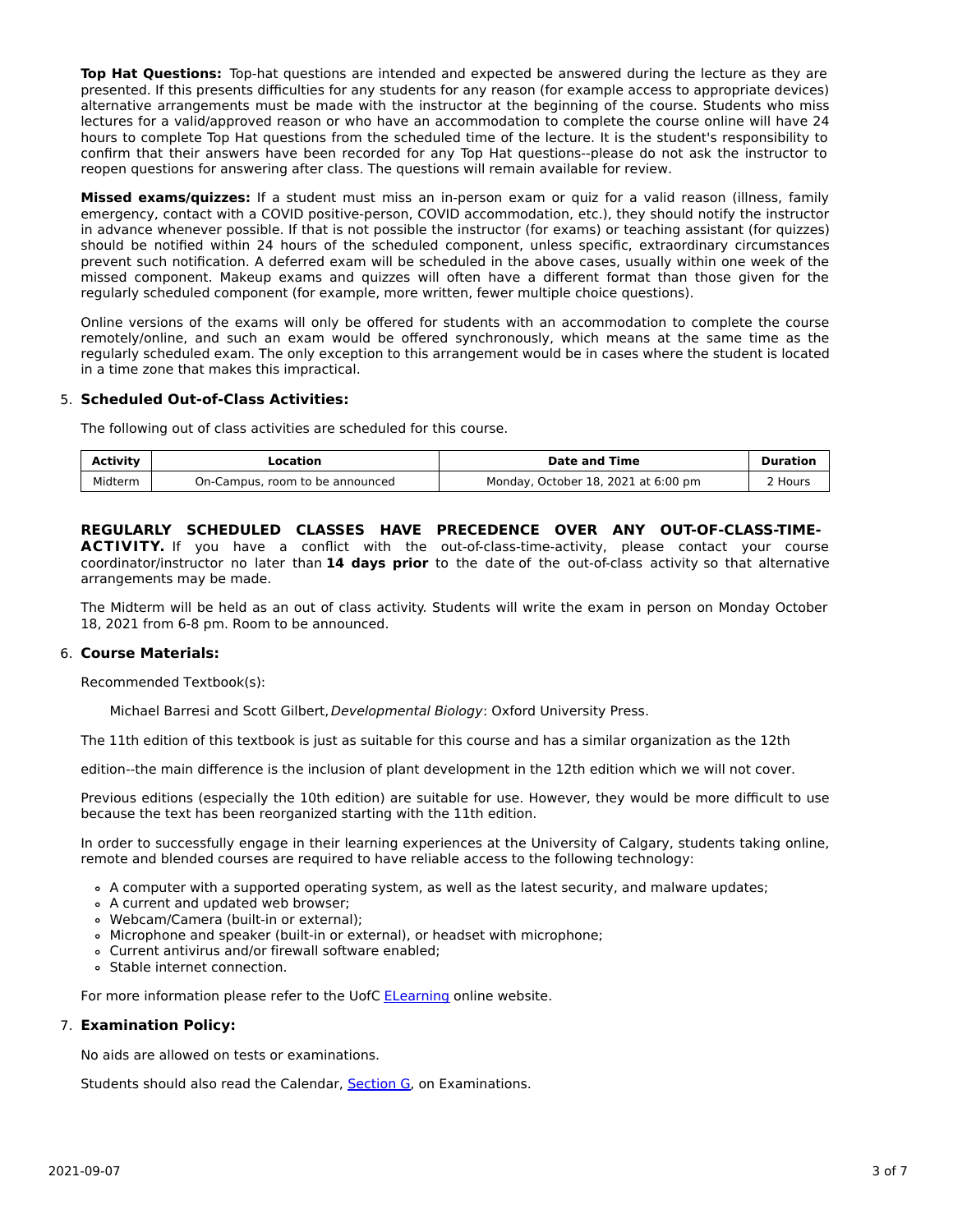# 8. **Approved Mandatory And Optional Course Supplemental Fees:**

There are no mandatory or optional course supplemental fees for this course.

#### 9. **Writing Across The Curriculum Statement:**

For all components of the course, in any written work, the quality of the student's writing (language, spelling, grammar, presentation etc.) can be a factor in the evaluation of the work. See also Section [E.2](http://www.ucalgary.ca/pubs/calendar/current/e-2.html) of the University Calendar.

#### 10. **Human & Living Organism Studies Statements:**

Students will not participate as subjects or researchers in human studies.

See also **[Section](http://www.ucalgary.ca/pubs/calendar/current/e-5.html) E.5** of the University Calendar.

**STUDIES IN THE BIOLOGICAL SCIENCES INVOLVE THE USE OF LIVING AND DEAD ORGANISMS.** Students taking laboratory and field-based courses in these disciplines can expect involvement with and experimentation on such materials. Students perform dissections on dead or preserved organisms in some courses. In particular courses, students experiment on living organisms, their tissues, cells, or molecules. Sometimes field work requires students to collect a variety of living materials by many methods, including humane trapping.

All work on humans and other animals conforms to the Helsinki Declaration and to the regulations of the Canadian Council on Animal Care. The Department strives for the highest ethical standards consistent with stewardship of the environment for organisms whose use is not governed by statutory authority. Individuals contemplating taking courses or majoring in one of the fields of study offered by the Department of Biological Sciences should ensure that they have fully considered these issues before enrolling. Students are advised to discuss any concern they might have with the Undergraduate Program Director of the Department.

Students are expected to be familiar with **[Section](http://www.ucalgary.ca/pubs/calendar/current/sc-4-1.html) SC.4.1** of the University Calendar.

#### 11. **Reappraisal Of Grades:**

A student wishing a reappraisal, should first attempt to review the graded work with the Course coordinator/instructor or department offering the course. Students with sufficient academic grounds may request a reappraisal. Non-academic grounds are not relevant for grade reappraisals. Students should be aware that the grade being reappraised may be raised, lowered or remain the same. See [Section](http://www.ucalgary.ca/pubs/calendar/current/i-3.html) I.3 of the University Calendar.

- a. **Term Work:** The student should present their rationale as effectively and as fully as possible to the Course coordinator/instructor within **ten business days** of either being notified about the mark, or of the item's return to the class. If the student is not satisfied with the outcome, the student shall submit the Reappraisal of Graded Term work form to the department in which the course is offered within 2 business days of receiving the decision from the instructor. The Department will arrange for a reappraisal of the work within the next ten business days. The reappraisal will only be considered if the student provides a detailed rationale that outlines where and for what reason an error is suspected. See sections [I.1](http://www.ucalgary.ca/pubs/calendar/current/i-1.html) and [I.2](http://www.ucalgary.ca/pubs/calendar/current/i-2.html) of the University Calendar
- b. **Final Exam:**The student shall submit the request to Enrolment Services. See [Section](http://www.ucalgary.ca/pubs/calendar/current/i-3.html) I.3 of the University Calendar.

## 12. **Other Important Information For Students:**

- a. **Mental Health** The University of Calgary recognizes the pivotal role that student mental health plays in physical health, social connectedness and academic success, and aspires to create a caring and supportive campus community where individuals can freely talk about mental health and receive supports when needed. We encourage you to explore the mental health resources available throughout the university community, such as counselling, self-help resources, peer support or skills-building available through the SU Wellness Centre (Room 370, MacEwan Student Centre, Mental Health [Services](https://www.ucalgary.ca/wellnesscentre/services/mental-health-services) Website) and the Campus Mental Health Strategy website [\(Mental](http://www.ucalgary.ca/mentalhealth) Health).
- b. **SU Wellness Services:** For more information, see [www.ucalgary.ca/wellnesscentre](http://www.ucalgary.ca/wellnesscentre) or call [403-210-9355.](tel:4032109355)
- c. **Sexual Violence:** The Sexual Violence Support Advocate, Carla Bertsch, can provide confidential support and information regarding sexual violence to all members of the university community. Carla can be reached by email (sysa@ucalgary.ca) or phone at [403-220-2208](tel:4032202208). The complete University of Calgary policy on sexual violence can be viewed at [\(https://www.ucalgary.ca/legal-services/sites/default/files/teams/1/Policies-Sexual](https://www.ucalgary.ca/legal-services/sites/default/files/teams/1/Policies-Sexual-and-Gender-Based-Violence-Policy.pdf)and-Gender-Based-Violence-Policy.pdf)
- d. **Misconduct:** Academic integrity is the foundation of the development and acquisition of knowledge and is based on values of honesty, trust, responsibility, and respect. We expect members of our community to act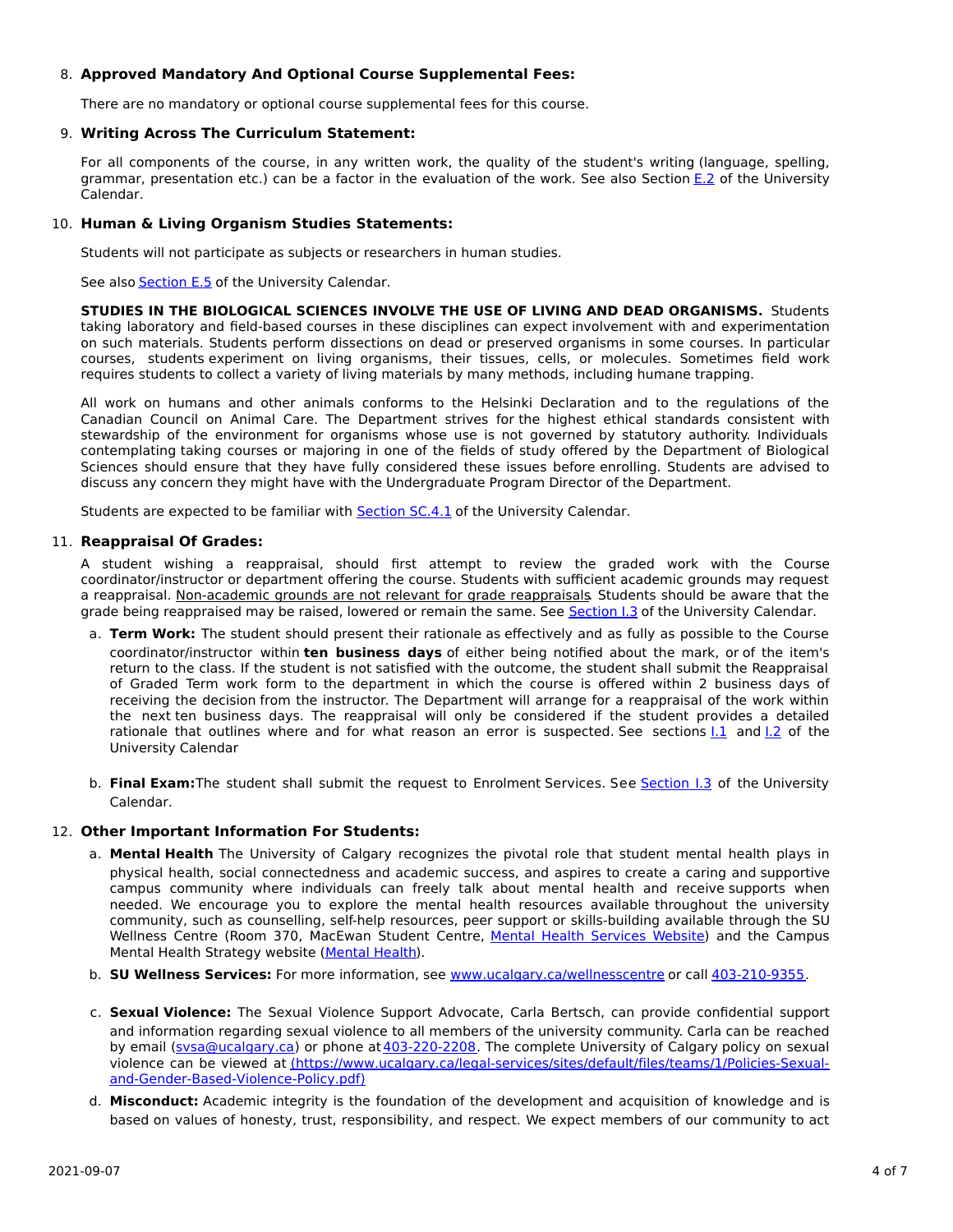with integrity. Research integrity, ethics, and principles of conduct are key to academic integrity. Members of our campus community are required to abide by our institutional Code of [Conduct](https://www.ucalgary.ca/legal-services/sites/default/files/teams/1/Policies-Code-of-Conduct.pdf) and promote academic integrity in upholding the University of Calgary's reputation of excellence. Some examples of academic misconduct include but are not limited to: posting course material to online platforms or file sharing without the course instructor's consent; submitting or presenting work as if it were the student's own work; submitting or presenting work in one course which has also been submitted in another course without the instructor's permission; borrowing experimental values from others without the instructor's approval; falsification/fabrication of experimental values in a report. Please read the following to inform yourself more on academic integrity:

Student [Handbook](https://www.ucalgary.ca/live-uc-ucalgary-site/sites/default/files/teams/9/AI-Student-handbook-1.pdf) on Academic Integrity Student Academic Misconduct [Policy](https://www.ucalgary.ca/legal-services/sites/default/files/teams/1/Policies-Student-Academic-Misconduct-Policy.pdf) and [Procedure](https://www.ucalgary.ca/legal-services/sites/default/files/teams/1/Policies-Student-Academic-Misconduct-Procedure.pdf) [Research](https://www.ucalgary.ca/legal-services/sites/default/files/teams/1/Policies-Research-Integrity-Policy.pdf) Integrity Policy

Additional information is available on theStudent Success Centre [Academic](https://ucalgary.ca/student-services/student-success/learning/academic-integrity) Integrity page

## e. **Academic Accommodation Policy:**

It is the student's responsibility to request academic accommodations according to the University policies and procedures listed below. The student accommodation policy can be found at: <https://www.ucalgary.ca/legal-services/sites/default/files/teams/1/Policies-Student-Accommodation-Policy.pdf>

Students needing an accommodation because of a disability or medical condition should communicate this need to Student Accessibility Services in accordance with the Procedure for Accommodations for Students with Disabilities: [https://www.ucalgary.ca/legal-services/sites/default/files/teams/1/Policies-Accommodation](https://www.ucalgary.ca/legal-services/sites/default/files/teams/1/Policies-Accommodation-for-Students-with-Disabilities-Procedure.pdf)for-Students-with-Disabilities-Procedure.pdf.

Students needing an accommodation in relation to their coursework or to fulfil requirements for a graduate degree, based on a Protected Ground other than Disability, should communicate this need, by filling out the Request for Academic [Accommodation](https://science.ucalgary.ca/sites/default/files/teams/1/request-accommodation-academic-courses.pdf) Form and sending it to Lisa Gieg by emai[llmgieg@ucalgary.ca](mailto:lmgieg@ucalgary.ca) preferably 10 business days before the due date of an assessment or scheduled absence.

- f. **Freedom of Information and Privacy:** This course is conducted in accordance with the Freedom of Information and Protection of Privacy Act (FOIPP). Students should identify themselves on all written work by placing their name on the front page and their ID number on each subsequent page. For more information, see Legal [Services](https://www.ucalgary.ca/legal-services/access-information-privacy) website.
- g. **Student Union Information:** VP [Academic](http://www.su.ucalgary.ca/contact), Phone: [403-220-3911](tel:4032203911) Email: [suvpaca@ucalgary.ca](mailto:suvpaca@ucalgary.ca). SU Faculty Rep., Phone: [403-220-3913](tel:4032203913) Email: [sciencerep@su.ucalgary.ca](mailto:sciencerep@su.ucalgary.ca). Student [Ombudsman](https://www.ucalgary.ca/ombuds/), Email: [ombuds@ucalgary.ca](mailto:%20ombuds@ucalgary.ca).
- h. **Surveys:** At the University of Calgary, feedback through the Universal Student Ratings of Instruction [\(USRI](http://www.ucalgary.ca/usri)) survey and the Faculty of Science Teaching Feedback form provides valuable information to help with evaluating instruction, enhancing learning and teaching, and selecting courses. Your responses make a difference - please participate in these surveys.
- i. **Copyright of Course Materials:** All course materials (including those posted on the course D2L site, a course website, or used in any teaching activity such as (but not limited to) examinations, quizzes, assignments, laboratory manuals, lecture slides or lecture materials and other course notes) are protected by law. These materials are for the sole use of students registered in this course and must not be redistributed. Sharing these materials with anyone else would be a breach of the terms and conditions governing student access to D2L, as well as a violation of the copyright in these materials, and may be pursued as a case of student academic or [non-academic](https://www.ucalgary.ca/conduct/policy/non-academic-misconduct-policy) misconduct, in addition to any other remedies available at law.

| <b>DATE</b> | <b>LECTURER</b> | <b>TITLE</b>                                                        | <b>BOOK CHAPTER</b>        |
|-------------|-----------------|---------------------------------------------------------------------|----------------------------|
|             |                 |                                                                     | (12 <sup>th</sup> Edition) |
| Sept. 8     |                 | Introduction and review of important concepts                       | None                       |
| Sept. 10    | IC              | Intro to the study of development and developmental<br>organization |                            |
| Sept. 13    |                 | Cell specification during development                               |                            |
| Sept. 15    | IC              | Differential Gene Expression in Development                         |                            |
| Sept. 17    |                 | Differential Gene Expression in Development cont'd                  |                            |
| Sept. 20    | IC              | Cell to Cell Communication during development                       |                            |

#### 2021 CMMB 403 Tentative Course Lecture and Exam Schedule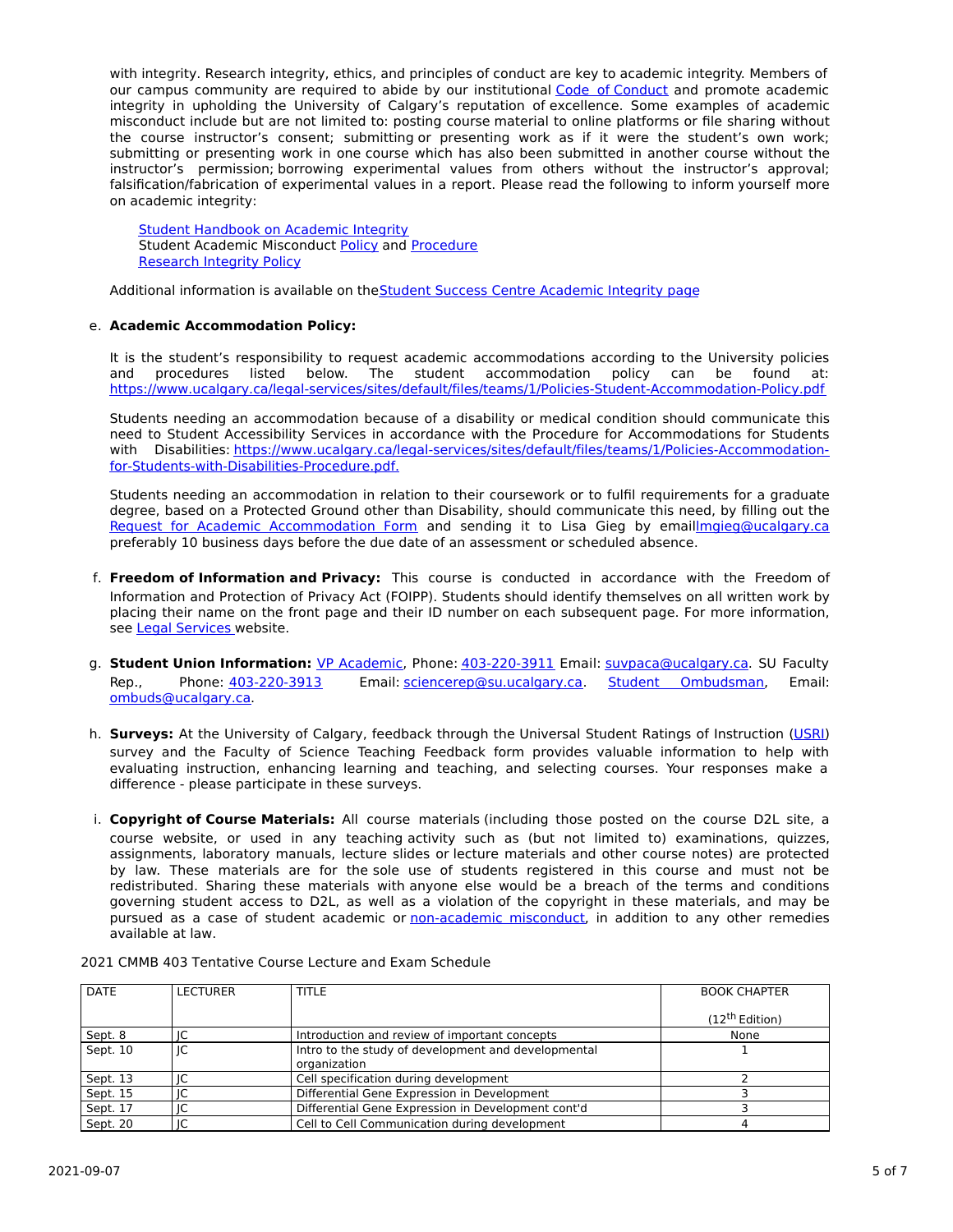| Sept. 22                                                                                        | IC                       | Cell to Cell Communication during development cont'd | 4              |  |  |
|-------------------------------------------------------------------------------------------------|--------------------------|------------------------------------------------------|----------------|--|--|
| Sept. 24                                                                                        | IC                       | <b>Stem Cells</b>                                    | 5              |  |  |
| Sept. 27                                                                                        | IC                       | Sex Determination                                    | 6              |  |  |
| Sept. 29                                                                                        | IC                       | Gametogenesis                                        | 6              |  |  |
| Oct. 1                                                                                          | IC                       | Fertilization                                        | $\overline{7}$ |  |  |
| Oct. 4                                                                                          | jc                       | Early C. elegansdevelopment                          | 8              |  |  |
| Oct. 6                                                                                          | JC                       | Drosophiladevelopment                                | 9              |  |  |
| Oct. 8                                                                                          | $\overline{\mathsf{IC}}$ | Drosophiladevelopment continued                      | 9              |  |  |
| Oct. 11                                                                                         | None                     | Thanksgiving, NO CLASSES                             |                |  |  |
| Oct. 13                                                                                         | IC                       | Early development-Amphibians                         | 11             |  |  |
| Oct. 15                                                                                         | IC                       | Early development-Amphibians cont'd                  | 11             |  |  |
| Oct. 18                                                                                         | $\overline{\text{IC}}$   | Review for midterm                                   |                |  |  |
| Oct. 18                                                                                         | JC                       | In-Person Midterm Exam 6-8 pm (Room to be            |                |  |  |
|                                                                                                 |                          | announced)                                           |                |  |  |
| Oct. 20                                                                                         | JC                       | Early development-fish                               | 11             |  |  |
| Oct. 22                                                                                         | IC                       | Early development-birds                              | 12             |  |  |
| Oct. 25                                                                                         | IC                       | Early development-mammals                            | 12             |  |  |
| Oct. 27                                                                                         | JC                       | Hox genes                                            | 12             |  |  |
| Oct. 29                                                                                         | IC                       | Hox genes                                            | 12             |  |  |
| Nov. 1                                                                                          | IC                       | CRISPR/Cas9 in the study of development              | Supplementary  |  |  |
| Nov. 3                                                                                          | IC                       | Introduction to organogenesis and the ectoderm       | 13             |  |  |
| Nov. 5                                                                                          | $\overline{\mathsf{IC}}$ | Formation and patterning of the neural tube          | 13             |  |  |
| Nov. 8-12                                                                                       | None                     | NO CLASS FALL BREAK and Remembrance Day              |                |  |  |
| Nov. 15                                                                                         | IC                       | <b>Brain Development</b>                             | 14             |  |  |
| Nov. 17                                                                                         | IC                       | <b>Neural Crest Cells</b>                            | 15             |  |  |
| Nov. 19                                                                                         | IC                       | <b>Cranial Placodes</b>                              | 16             |  |  |
| <b>Nov. 22</b>                                                                                  | IC                       | Paraxial mesoderm: the somites                       | 17             |  |  |
| Nov. 24                                                                                         | JC                       | Paraxial mesoderm: the somites cont'd                | 17             |  |  |
| Nov. 26                                                                                         | IC                       | Bones and muscle                                     | 17             |  |  |
| Nov. 29                                                                                         | IC                       | Intermediate mesoderm: Kidney Development            | 18             |  |  |
| Dec. 1                                                                                          | $\overline{\text{IC}}$   | Lateral Plate Mesoderm: Heart Development            | 18             |  |  |
| Dec. 3                                                                                          | IC                       | Lateral Plate Mesoderm: Blood                        | 18             |  |  |
| Dec. 6                                                                                          | JC                       | Limb development in tetrapods                        | 19             |  |  |
| Dec. 8                                                                                          | IC                       | The endoderm: glands, gut, lungs and liver           | 20             |  |  |
| The Final Exam will be sometime between December 13-22, to be scheduled later by the registrar. |                          |                                                      |                |  |  |

#### **Course Outcomes:**

- Students will be able to explain the connections between biochemistry, cell biology and genetics that create pattern and form in the animal embryo
- Students will be able to describe the principle cellular signaling pathways that control development from the single-cell stage to the mature form of the animal
- Students will be able to predict the effects of mutations and other perturbations of signaling pathways on development of an animal embryo
- Students will be able to assemble a written synthesis describing the discovery and characterization of a developmental signaling protein and its relationship to human disease
- Students will be able to deduce the potential effects of genomic perturbations on development
- Students will be able to justify the use of model organisms to study human diseases
- Students will be able to compare development in insects, nematodes, echinoderms, fish, amphibians, reptiles, birds and mammals.
- Students will be able to describe the origins of the major organ systems of amniotes
- Students will be able to critique and extract information from the primary literature of developmental biology.
- Students will be able to explain how regulation of the genome controls development

Electronically Approved - Sep 07 2021 06:19

#### **Department Approval**